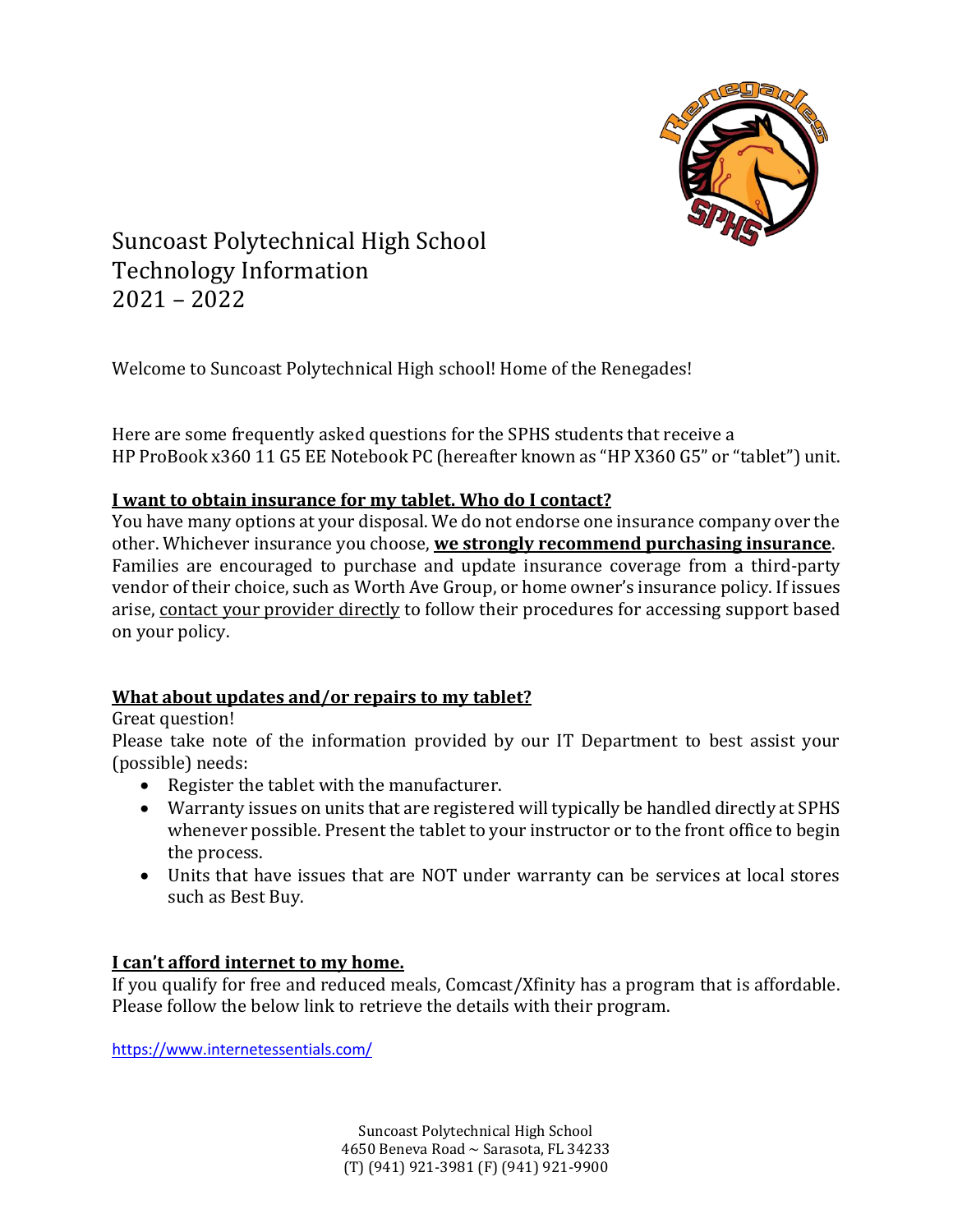

## Suncoast Polytechnical High School Technology Information 2021 – 2022

- 1. By entering into this agreement, students/parents accept responsibility for either bringing their own technology device for use at school or accepting and maintaining a district issued tablet device as described below. Students who lose, break, damage, or crack the screen, keyboard, stylus and/or charger of their district issued tablet are responsible for repair, replacement or payment in full of device. Suncoast Polytechnical High School (SPHS) is not responsible for damage or theft that may occur to personal devices.
- 2. **HP ProBook x360 Replacement Pricing is \$800.00.** Students and parents are encouraged to obtain an insurance policy to cover potential damage if they receive a district issued tablet device. Student devices will not have an insurance policy through the School Board or SPHS. Students/parents must purchase insurance directly from vendor. Students/Parents are responsible for their personal device. **Purchasing insurance on the devise is strongly recommended**.
- 3. Students will have access to the school wifi. Students will have to authenticate their device and will be under the SPHS firewall. Not all applications or programs on personal devices will work with the SPHS firewall! On campus, all students shall expect to have their usage monitored.
- **4.** Students must have wifi at home to utilize the internet on their district issued tablet or personal devices. There are some applications that do not need wifi to launch, however, Blackboard and email require wifi. **Once students leave this network, their usage is the guardian's responsibility.** *There is no offsite monitoring***.**
- 5. District issued tablet are an academic tool and **remain property of SPHS**. While at school, a students' personal devices shall be treated as an academic tool and are to be utilized by the student at the discretion of the individual classroom teacher. Students must abide by the acceptable use policies set forth by the School Board of Sarasota County. Students who violate acceptable use policies or utilize the device for nonacademic purposes may lose the privilege to bring their own device or possess a tablet while at school. Please note that students are responsible for adhering to outlined School Board Policies to include policy 5.38 which addresses student devices specifically.
- 6. Students are not permitted to upload unauthorized apps. Students who upload unauthorized apps onto their district issued tablet are likely to lose those apps when SPHS updates student tablet. SPHS is not responsible for charges incurred by students who upload unauthorized apps.
- 7. As stated in the Sarasota County School Board Policy 5.38: Students will utilize technology at the discretion of the teacher.
- 8. SPHS will not maintain, update or trouble shoot personal devices.
- 9. Students are encouraged to purchase an appropriate protective case or screen cover to protect device.

Suncoast Polytechnical High School 4650 Beneva Road ~ Sarasota, FL 34233 (T) (941) 921-3981 (F) (941) 921-9900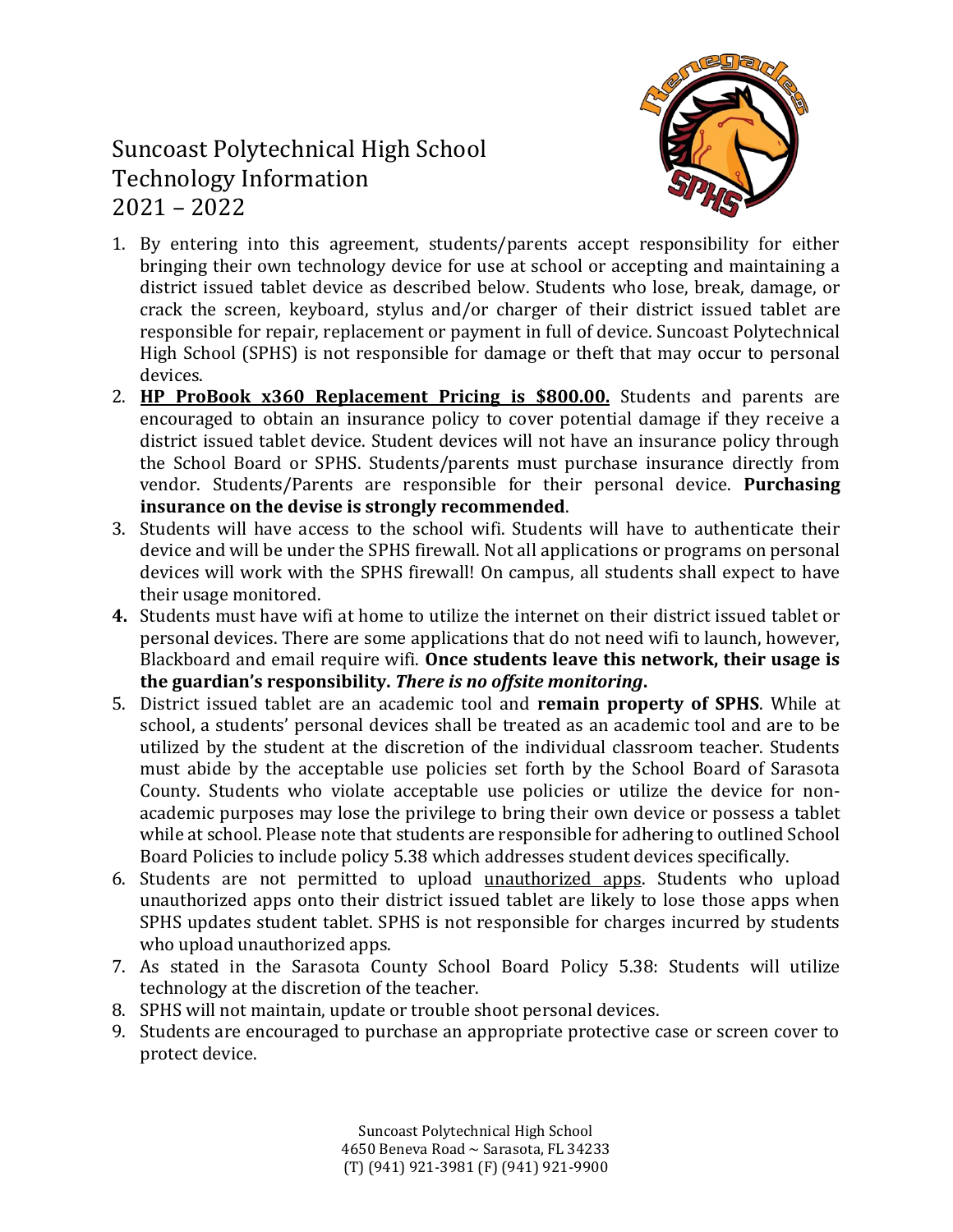- 10. Students who break, damage, crack the screen of, or lose the district issued screen, keyboard, stylus and/or charger will be provided a laptop in the classroom **but not to take home**. Their continued educational experience will be hampered with this too, as they will not be able to take advantage of innovative teaching methods.
- 11. Students have the responsibility to report theft or intentional damage to the appropriate SPHS personnel: teacher, administrator or resource officer.
- 12. SPHS may elect to collect district issued tablet at the conclusion of each school year to be updated and redistributed to student.
- 13. SPHS may elect to quality check the district issued tablet to ensure device is in good working condition.

Student meeting ALL OF the criteria below may be offered the opportunity to keep their district issued tablet upon:

- 1. Graduation from SPHS with four years to continuous enrollment.
- 2. Maintain 80% average daily attendance rate over 4 year period.
- 3. Must complete 100 hours of community service by date of graduation.
- 4. Maintain a discipline history free of severe disciplinary events that lead to suspension or expulsion.

\*\*\* SPHS Administration makes determination on student specific criteria \*\*\*

| Full device name: | ProBook x360 11 G5 EE        |
|-------------------|------------------------------|
| Manufacturer:     | H <sub>P</sub>               |
| Support Link:     | https://support.hp.com/us-en |
| Support Number:   | 800-474-6836                 |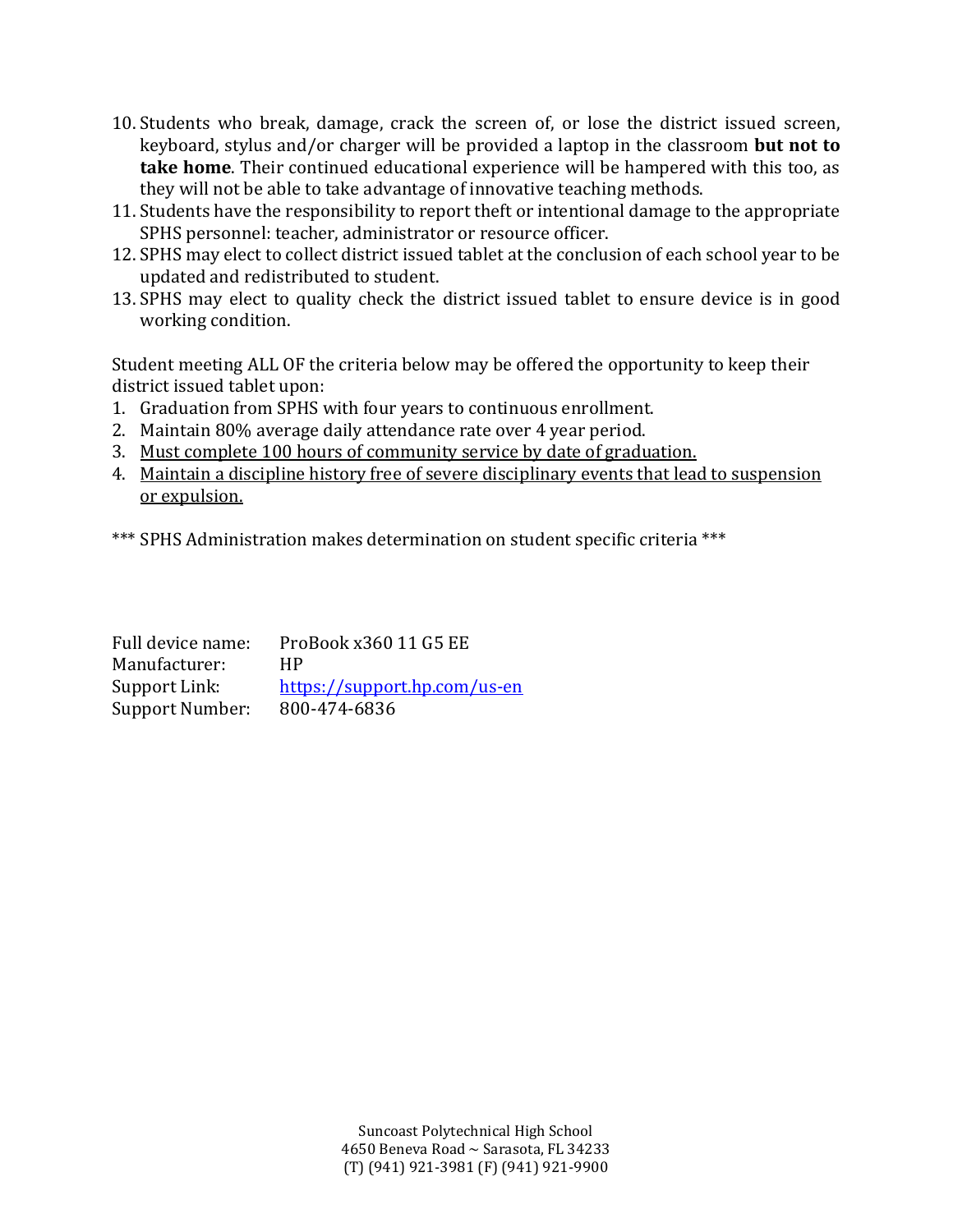Suncoast Polytechnical High School 4650 Beneva Road ~ Sarasota, FL 34233 (T) (941) 921-3981 (F) (941) 921-9900